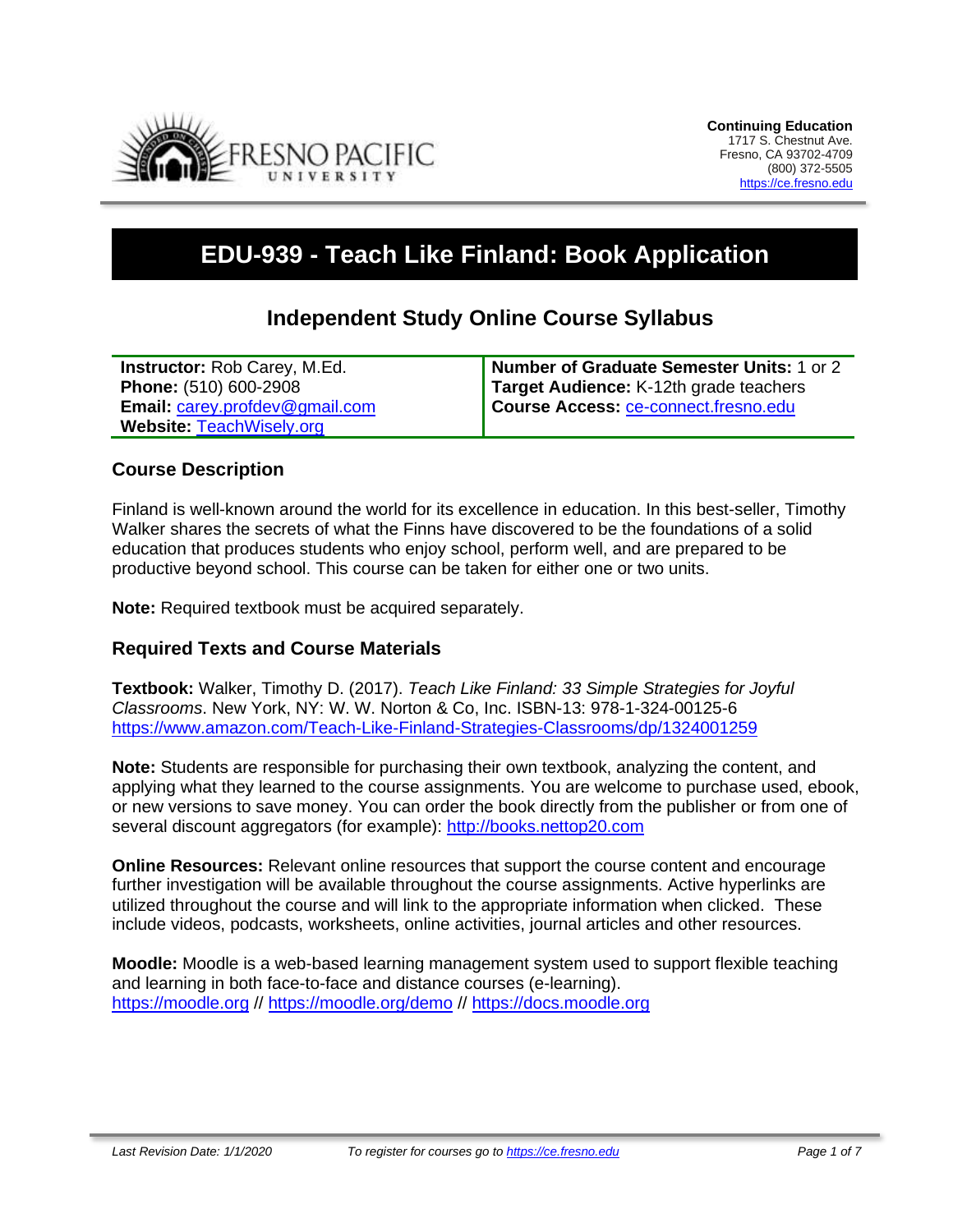# **Course Dates**

Self-paced; students may enroll at any time and take up to one year, from the date of registration, to complete assignments. Students may complete assignments in no less than three weeks for a 3 unit course (one week per unit).

### **National Standards Addressed in This Course**

#### **National Board for Professional Teaching Standards (NBPTS)**

[\(http://www.nbpts.org/standards-five-core-propositions/\)](http://www.nbpts.org/standards-five-core-propositions/)

First published in 1989 and updated in 2016, *[What Teachers Should Know and Be Able to Do](http://www.accomplishedteacher.org/)* articulates the National Board's Five Core Propositions for teaching. The Five Core Propositions comparable to medicine's Hippocratic Oath — set forth the profession's vision for accomplished teaching. Together, the propositions form the basis of all National Board Standards and the foundation for National Board Certification. Course assignments have been designed so students can demonstrate excellence against these professional teaching standards whenever possible.

- Proposition 1: Teachers are committed to students and their learning
- Proposition 2: Teachers know the subject they teach and how to teach those subjects to students
- Proposition 3: Teachers are responsible for managing and monitoring student learning
- Proposition 4: Teachers think systematically about their practice and learn from experience
- Proposition 5: Teachers are members of learning communities

#### **Continuing Education Program Student Learning Outcomes**

| CE <sub>1</sub> | Demonstrate proficient written communication by articulating a clear focus,<br>synthesizing arguments, and utilizing standard formats in order to inform and<br>persuade others, and present information applicable to targeted use.                                    |
|-----------------|-------------------------------------------------------------------------------------------------------------------------------------------------------------------------------------------------------------------------------------------------------------------------|
| CE <sub>2</sub> | Demonstrate comprehension of content-specific knowledge and the ability to apply it                                                                                                                                                                                     |
|                 |                                                                                                                                                                                                                                                                         |
|                 | in theoretical, personal, professional, or societal contexts.                                                                                                                                                                                                           |
| CE <sub>3</sub> | Reflect on their personal and professional growth and provide evidence of how such                                                                                                                                                                                      |
|                 | reflection is utilized to manage personal and professional improvement.                                                                                                                                                                                                 |
| CE <sub>4</sub> | Apply critical thinking competencies by generating probing questions, recognizing<br>underlying assumptions, interpreting and evaluating relevant information, and<br>applying their understandings to the professional setting.                                        |
| CE <sub>5</sub> | Reflect on values that inspire high standards of professional and ethical behavior as                                                                                                                                                                                   |
|                 | they pursue excellence in applying new learning to their chosen field.                                                                                                                                                                                                  |
| CE <sub>6</sub> | Identify information needed in order to fully understand a topic or task, organize that<br>information, identify the best sources of information for a given enquiry, locate and<br>critically evaluate sources, and accurately and effectively share that information. |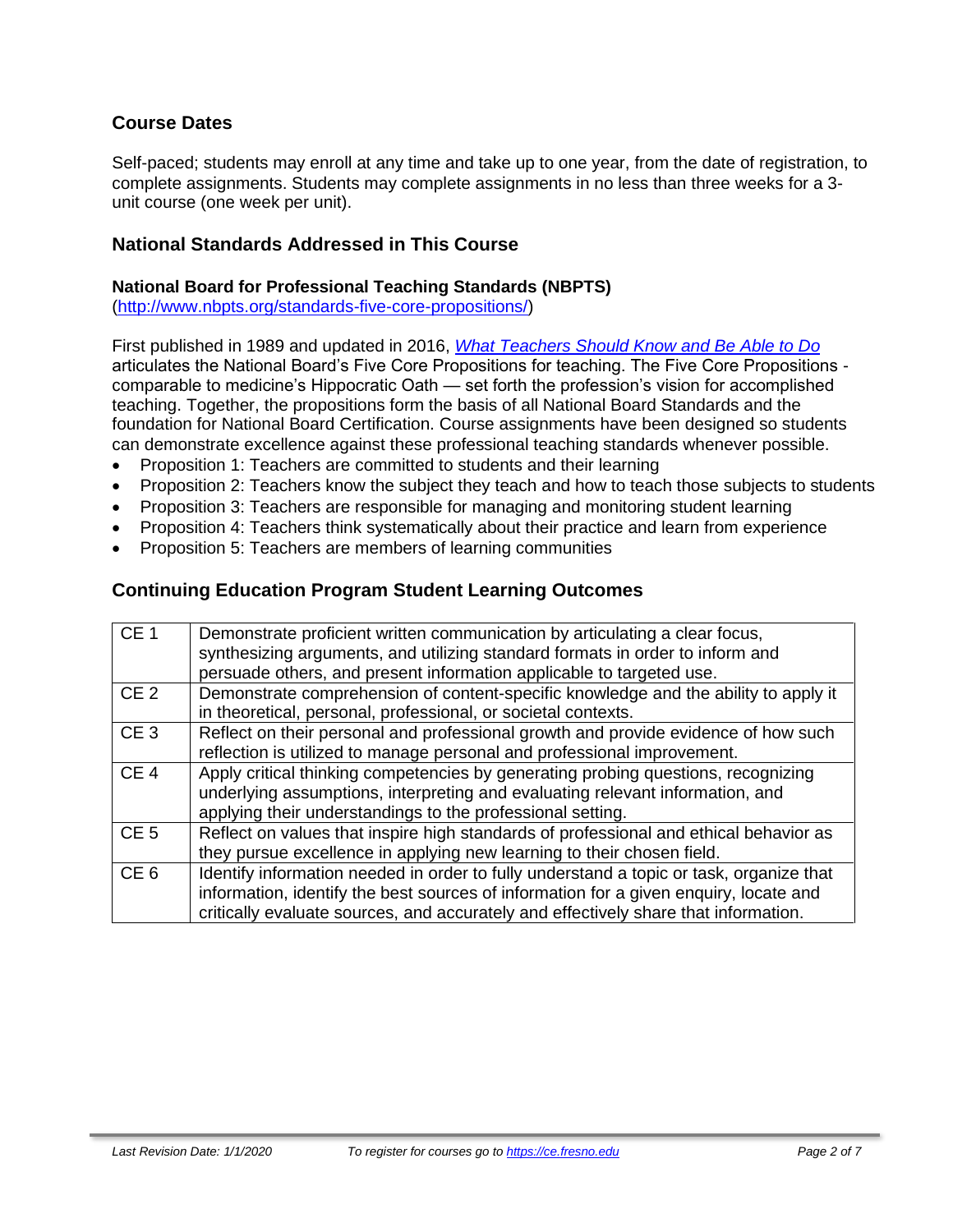# **Student Learning Outcomes (SLOs) for This Course**

| <b>Student Learning Outcomes for This Course</b><br>By the end of this course student will be able to:                                | <b>National Standards</b><br><b>Addressed in This</b><br>Course* | <b>Continuing</b><br><b>Education Program</b><br><b>Student Learning</b><br><b>Outcomes</b><br>Addressed** |
|---------------------------------------------------------------------------------------------------------------------------------------|------------------------------------------------------------------|------------------------------------------------------------------------------------------------------------|
| 1. Evaluate his/her own practice of bringing a<br>sense of well-being into the classroom.                                             | <b>NBPTS 1, 4, 5</b>                                             | CE 3, 4, 5                                                                                                 |
| 2. Develop strategies to enhance unity and a<br>sense of belonging for students.                                                      | NBPTS 1, 4                                                       | CE 3, 4, 5                                                                                                 |
| 3. Design opportunities to increase student<br>autonomy and responsibility.                                                           | <b>NBPTS 1, 3, 4</b>                                             | CE 3, 4, 5                                                                                                 |
| 4. Describe and develop systems for increasing<br>intentionality and motivation for student<br>mastery of national / state standards. | NBPTS 1, 2, 3, 4                                                 | CE 1, 2, 3, 4, 5, 6                                                                                        |
| 5. Reflect and report on healthy teacher mind-<br>set.                                                                                | <b>NBPTS 4, 5</b>                                                | CE 1, 3, 5                                                                                                 |

\* Please refer to the section on **National Standards Addressed in This Course**

\*\* Please refer to the section on **Continuing Education Program Student Learning Outcomes**

# **Topics, Assignments, and Activities**

- 1-unit option Complete Modules 1 through 5
- 2-unit option Complete Modules 1 through 6

| <b>Module</b><br><b>Module Title</b>                      | <b>Module Assignments and Activities</b>               | <b>Points</b><br><b>Possible</b><br>for Each<br><b>Assignment</b> |
|-----------------------------------------------------------|--------------------------------------------------------|-------------------------------------------------------------------|
| <b>Welcome Module</b>                                     | Introduction video                                     |                                                                   |
|                                                           | <b>Course Syllabus</b>                                 |                                                                   |
|                                                           | Introduce Yourself Forum                               |                                                                   |
|                                                           | <b>Moodle Online Tutorial</b>                          |                                                                   |
| Module $1 -$                                              | 1.1 Read chapter 1 of the text / take quiz             | 15                                                                |
| Well-Being                                                | 1.2 Take personal well-being assessment                | 10                                                                |
| Module $2 -$                                              | 2.1 Read chapter 2 of the text / take quiz             | 10                                                                |
| <b>Belonging</b>                                          | 2.2 Forum: Building Classroom Community                |                                                                   |
| Module $3 -$                                              | 3.1 Read chapter 3 of the text / take quiz             |                                                                   |
| Autonomy                                                  | 3.2 Forum on the rationale / application for autonomy  | 5                                                                 |
| Module $4-$                                               | 4.1 Read chapter 4 of the text / take quiz             | 10                                                                |
| Mastery                                                   | 4.2 Find and report outside source on topic of mastery | 5                                                                 |
| 5.1 Read chapter 5 of the text / take quiz<br>Module $5-$ |                                                        | 10                                                                |
| Mind-set                                                  | 5.2 Create a strategy for improving your mind-set      |                                                                   |
| Module $6-$                                               | 6.1 Respond to concept of the value of brain breaks    |                                                                   |
| Application (only                                         | 6.2 Create a semester action plan for implementation   |                                                                   |
| required for 2-units)                                     | 6.3 Choice assignment: Select 2 options                | 20                                                                |
|                                                           | 6.4 Final Forum                                        | 5                                                                 |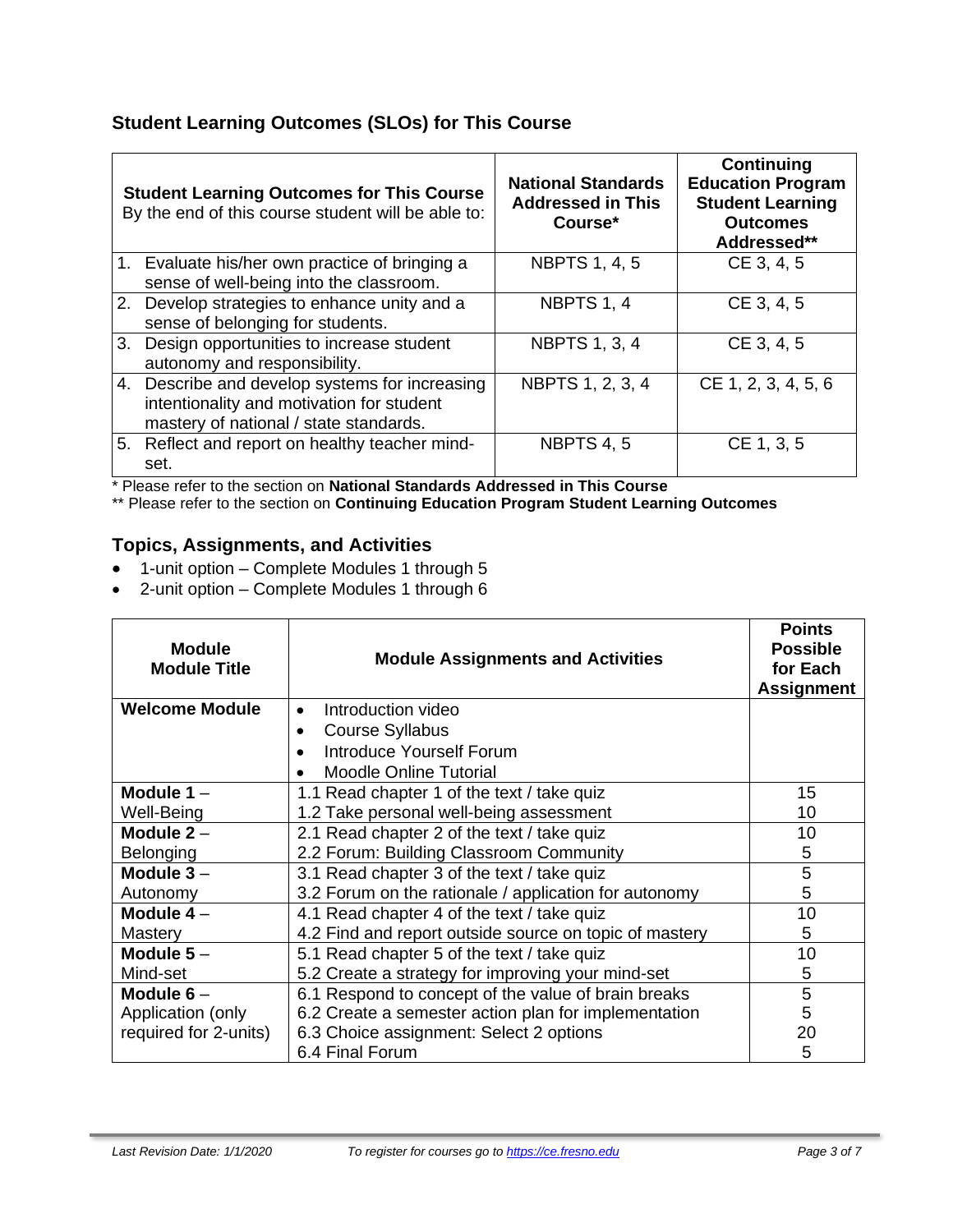| Course Wrap-up $-$<br>Grading and<br>Evaluation | <b>Final Reflection Forum</b><br><b>Course Evaluation</b><br><b>Course Completion Checklist</b><br><b>Grade Request / Transcript Request</b> |           |
|-------------------------------------------------|----------------------------------------------------------------------------------------------------------------------------------------------|-----------|
|                                                 | <b>TOTAL POINTS for ONE UNIT</b>                                                                                                             | 80 pts    |
|                                                 | <b>TOTAL POINTS for TWO UNITS</b>                                                                                                            | 115 $pts$ |

## **Grading Policies, Rubrics, and Requirements for Assignments**

#### **Grading Policies**

- Assignments will be graded per criteria presented in the course rubrics.
- $A = 90-100\%$  and  $B = 80-89\%$ , (anything below 80% will not receive credit.)
- The discernment between an A or a B letter grade is at the discretion of the instructor based on the quality of work submitted (see course rubrics).
- Coursework falling below a B grade will be returned with further instructions.
- All assignments must be completed to receive a grade and are expected to reflect the quality that teacher-training institutions require of professional educators. If completed assignments do not meet this standard, students will be notified with further instructions from the instructor.

| Grade     | Percentage | <b>Description</b> | <b>Rubric</b>                                         |
|-----------|------------|--------------------|-------------------------------------------------------|
| A         | 90-100%    | <b>Excellent</b>   | Meets all course / assignment requirements with       |
|           |            |                    | significant evidence of subject mastery and           |
|           |            |                    | demonstration of excellent graduate level             |
|           |            |                    | professional development scholarship.                 |
| B         | 80-89%     | Very Good          | Adequately meets criteria for all course/assignment   |
|           |            |                    | requirements - demonstrates subject competency        |
|           |            |                    | with very good graduate level professional            |
|           |            |                    | development scholarship.                              |
| <b>NC</b> | Below 80%  | Unacceptable       | Does not meet the minimum criteria for all            |
|           |            |                    | course/assignment requirements and demonstrated       |
|           |            |                    | little, if any, evidence of acceptable graduate level |
|           |            |                    | professional development scholarship.                 |

#### **Grading Rubrics**

#### **Writing Requirements**

- **Superior:** Writing is clear, succinct, and reflects graduate level expectations. Clearly addresses all parts of the writing task. Maintains a consistent point of view and organizational structure. Include relevant facts, details, and explanations.
- **Standard:** Writing is acceptable with very few mistakes in grammar and spelling. Addresses most parts of the writing task. Maintains a mostly consistent point of view and organizational structure. Include mostly relevant facts, details, and explanations.
- **Sub-standard:** Writing contains noticeable mistakes in grammar and spelling. Does not address all parts of the writing task. Lacks a consistent point of view and organization structure. May include marginally relevant facts, details, and explanations.

#### **Lesson Plan Requirements**

• **Superior:** Instructional goals and objectives clearly stated. Instructional strategies appropriate for learning outcome(s). Method for assessing student learning and evaluating instruction is clearly delineated and authentic. All materials necessary for student and teacher to complete lesson clearly listed.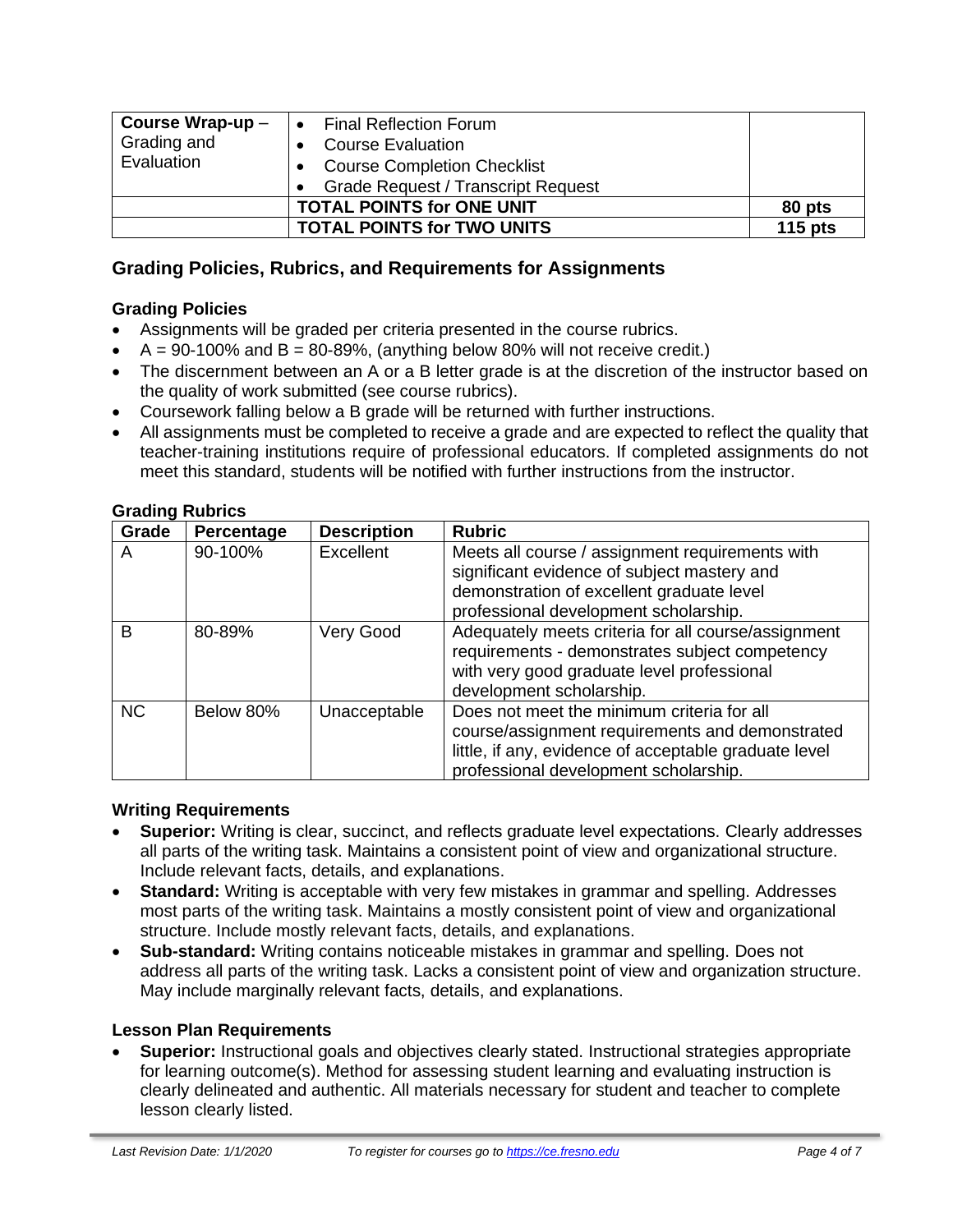- **Standard:** Instructional goals and objectives are stated but are not easy to understand. Some instructional strategies are appropriate for learning outcome(s). Method for assessing student learning and evaluating instruction is present. Most materials necessary for student and teacher to complete lesson are listed.
- **Sub-standard:** Instructional goals and objectives are not stated. Learners cannot tell what is expected of them. Instructional strategies are missing or strategies used are inappropriate. Method for assessing student learning and evaluating instruction is missing. Materials necessary for student and teacher to complete lesson are missing.

#### **Discussion Forum Requirements**

- **Superior:** Response was at least 1 page (3 fully developed paragraphs) in length. Thoroughly answered all the posed questions, followed all the assignment directions, proper grammar and no spelling errors. Language is clear, concise, and easy to understand. Uses terminology appropriately and is logically organized.
- **Standard:** Response was ½ to 1 page in length (2-3 fully developed paragraphs). Answered all the questions but did not provide an in-depth analysis, followed most of the assignment directions, proper grammar and no spelling errors. Language is comprehensible, but there a few passages that are difficult to understand. The organization is generally good.
- **Sub-standard:** Response was less than ½ page in length (1 paragraph). Did not answer all the required questions and/or statements or responses were superficial, vague, or unclear, did not follow the assignment directions, many grammar and spelling errors. Is adequately written, but may use some terms incorrectly; may need to be read two or more times to be understood.

# **Instructor/Student Contact Information**

Throughout the course participants will be communicating with the instructor and their classmates on a regular basis using asynchronous discussion forums. A virtual office is utilized for class questions and students are provided with instructor contact information in the event they want to make email or phone contact. In addition, students are encouraged to email or phone the instructor at any time. Students will also receive feedback on the required assignments as they are submitted.

## **Discussion Forums**

Participation is an important expectation of this course and all online courses. Online discussions promote reflection and analysis while allowing students to appreciate and evaluate positions that others express. While students may not be engaging with the same students throughout this course they will be expected to offer comments, questions, and replies to the discussion question whenever possible. The faculty role in the discussion forum is that of an observer and facilitator.

## **Coursework Hours**

Based on the Carnegie Unit standard, a unit of graduate credit measures academic credit based on the number of hours the student is engaged in learning. This includes all time spent on the course: reading the textbook, watching videos, listening to audio lessons, researching topics, writing papers, creating projects, developing lesson plans, posting to discussion boards, etc. Coursework offered for FPU Continuing Education graduate credit adheres to 45 hours per semester unit for the 900-level courses. Therefore, a student will spend approximately 135 hours on a typical 3-unit course.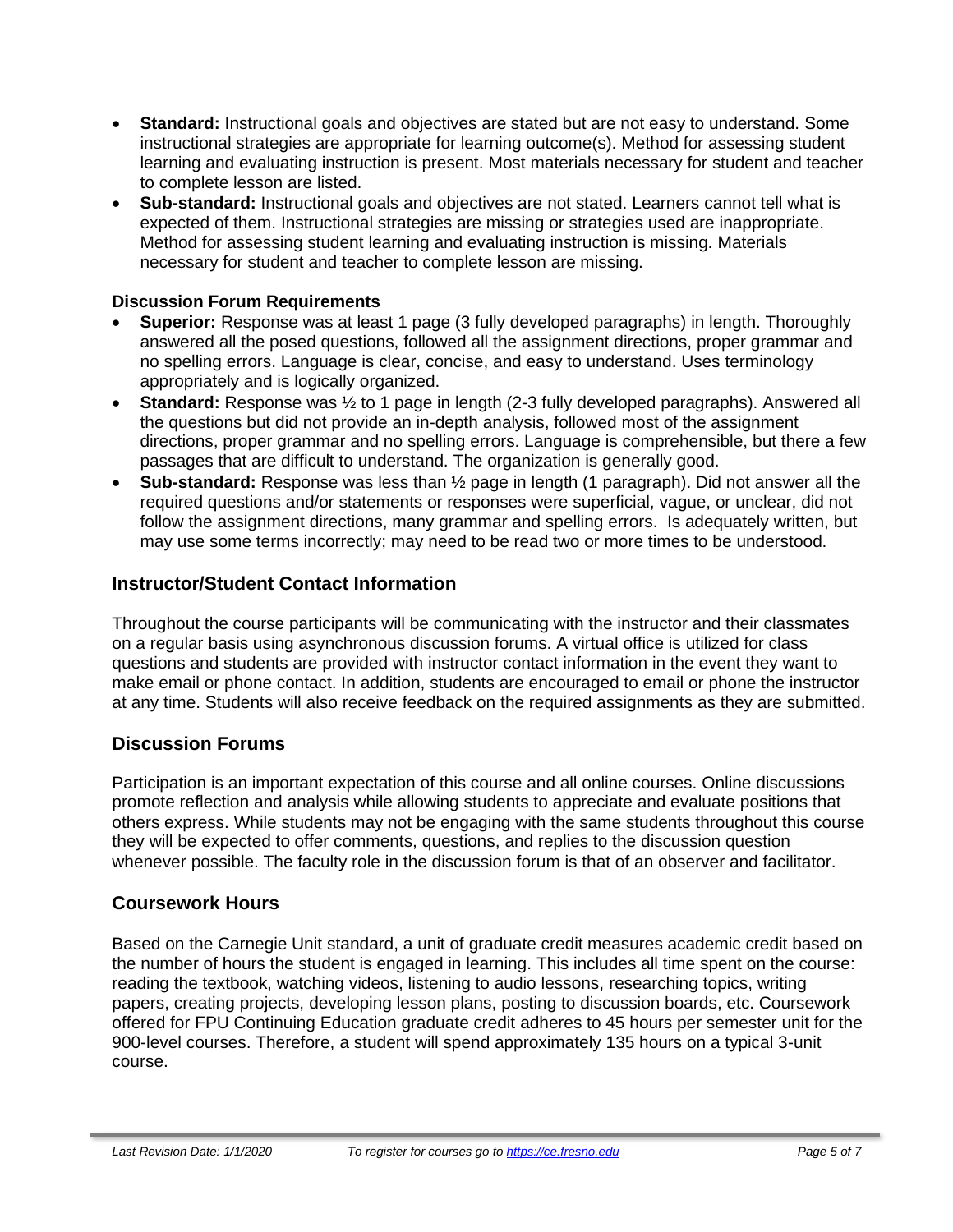# **Services for Students with Disabilities**

Students with disabilities are eligible for reasonable accommodations in their academic work in all classes. In order to receive assistance, the student with a disability must provide the Academic Support Center with documentation, which describes the specific disability. The documentation must be from a qualified professional in the area of the disability (i.e. psychologist, physician or educational diagnostician). Students with disabilities should contact the Academic Support Center to discuss academic and other needs as soon as they are diagnosed with a disability. Once documentation is on file, arrangements for reasonable accommodations can be made. For more information and for downloadable forms, please go to [https://www.fresno.edu/students/academic](https://www.fresno.edu/students/academic-support/services-students-disabilities)[support/services-students-disabilities.](https://www.fresno.edu/students/academic-support/services-students-disabilities)

# **Plagiarism and Academic Honesty**

All people participating in the educational process at Fresno Pacific University are expected to pursue honesty and integrity in all aspects of their academic work. Academic dishonesty, including plagiarism, will be handled per the procedures set forth in the Fresno Pacific University Catalogue <https://www.fresno.edu/students/registrars-office/academic-catalogs>

# **Technology Requirements**

To successfully complete the course requirements, course participants will need Internet access, can send and receive email, know how to manage simple files in a word processing program, and have a basic understanding of the Internet. Please remember that the instructor is not able to offer technical support. If you need technical support, please contact your Internet Service Provider.

**Moodle:** This course will be delivered totally online. Moodle is a learning management system that provides students access to online resources, documents, graded assignments, quizzes, discussion forums, etc. Moodle is easy to learn and has a friendly user interface. To learn more about Moodle, go to [https://docs.moodle.org/33/en/Student\\_FAQ.](https://docs.moodle.org/33/en/Student_FAQ) There are also some student tutorials on the Center for Online Learning website at Fresno Pacific University - [https://col.fresno.edu/student.](https://col.fresno.edu/student)

**Moodle Site Login and Passwords:** Students will need to have internet access to log onto [https://ce-connect.fresno.edu.](https://ce-connect.fresno.edu/) The username and password numbers for Moodle access will be sent to you by the university using the email address you submitted at the time of registration. The instructor will then contact you with a welcome communication. If you need help with your username and password recovery, please contact the Continuing Education office at (800) 372- 5505 or (559) 453-2000 during regular office hours - Mon-Fri 8:00 am to 5:00 pm. or email them at [prof.dev@fresno.edu.](mailto:prof.dev@fresno.edu)

**Getting Help with Moodle:** If you need help with Moodle, please contact the Center for Online Learning (COL), by telephone or the website. Help by phone (559) 453-3460 is available Mon-Thurs 8:00 am to 8:00 pm and on Fridays from 8:00 am to 5:00 pm, or by filling out a "Request Services" form at [https://col.fresno.edu/contact/request-services.](https://col.fresno.edu/contact/request-services) Please identify that you are with the "School = Continuing Education".

## **Final Course Grade and Transcripts**

When all work for the course has been completed, students will need to logon to the Continuing Education website [\(https://ce.fresno.edu/my-account\)](https://ce.fresno.edu/my-account) and "Request Final Grade". Once the